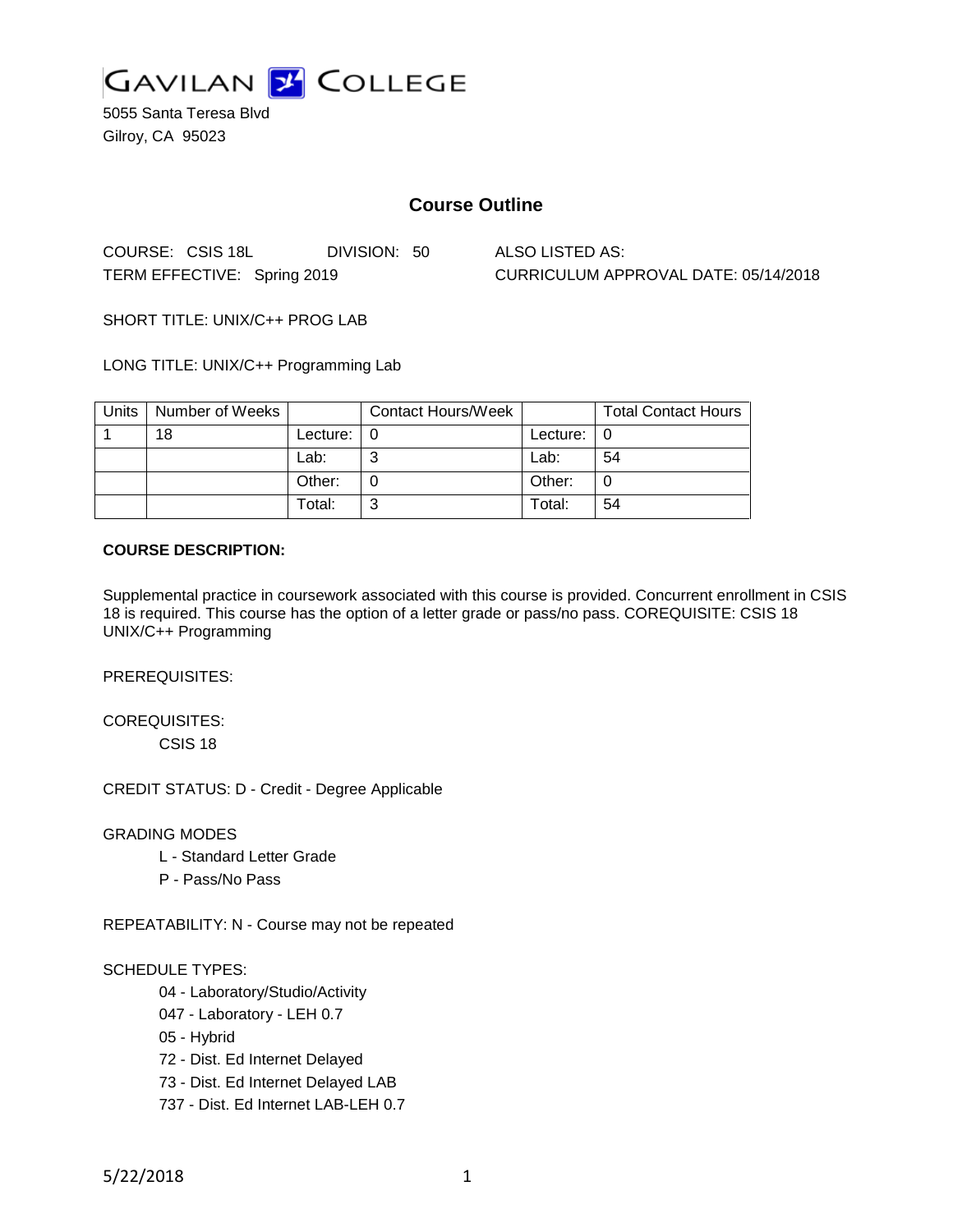#### **STUDENT LEARNING OUTCOMES:**

1. Create C++ programs using calculations, decision statements, Measure of assessment: Homework, exam, quizzes. 2. Create C++ programs using procedures and functions. Measure of assessment: Homework, exam, quizzes. Institution Outcome Map 3. Create C++ programs using loops, arrays, and using OOP techniques. Measure of assessment: Homework, exam, quizzes. **CONTENT, STUDENT PERFORMANCE OBJECTIVES, OUT-OF-CLASS ASSIGNMENTS** Curriculum Approval Date: 05/14/2018 WEEK HOURS CONTENT: 1-2 Lab Lab: Write programs that cover material covered 6 in class and assigned chapters. Running C/C++ programs on UNIX. Create, save and print programs. Learn how to use standard input and output. Homework: The student learn basic UNIX commands necessary for programming. The students prepare, compile, and execute the

sample program. The students modify the sample

program and hand in the

modifications. The students

write programs using several types of variables and arithmetic operators.

3-4 Lab

Lab: Write programs that cover material in class

6 and assigned chapters. Write programs using different types of conditional statements.

Use the C/C++ UNIX debugging tools.

Homework: Use several types of decision statements.

Use relational and logical

operations. Use simple,

compound, and nested if statement.

Use debugging tools available for C/C++ under UNIX. 5-6 Lab

Lab: Write programs that cover material covered in

6 class and assigned chapters. Write programs that use standard supplied functions. Write programs with

user-defined functions. Use UNIX file management

tools such as make, tar, and archive.

Homework: Prepare

programs with functions and use

math library functions. Prepare programs that have

local and global variables that demonstrate scope

rules. Prepare programs that solve mathematical

problems using recursion. Prepare programs that pass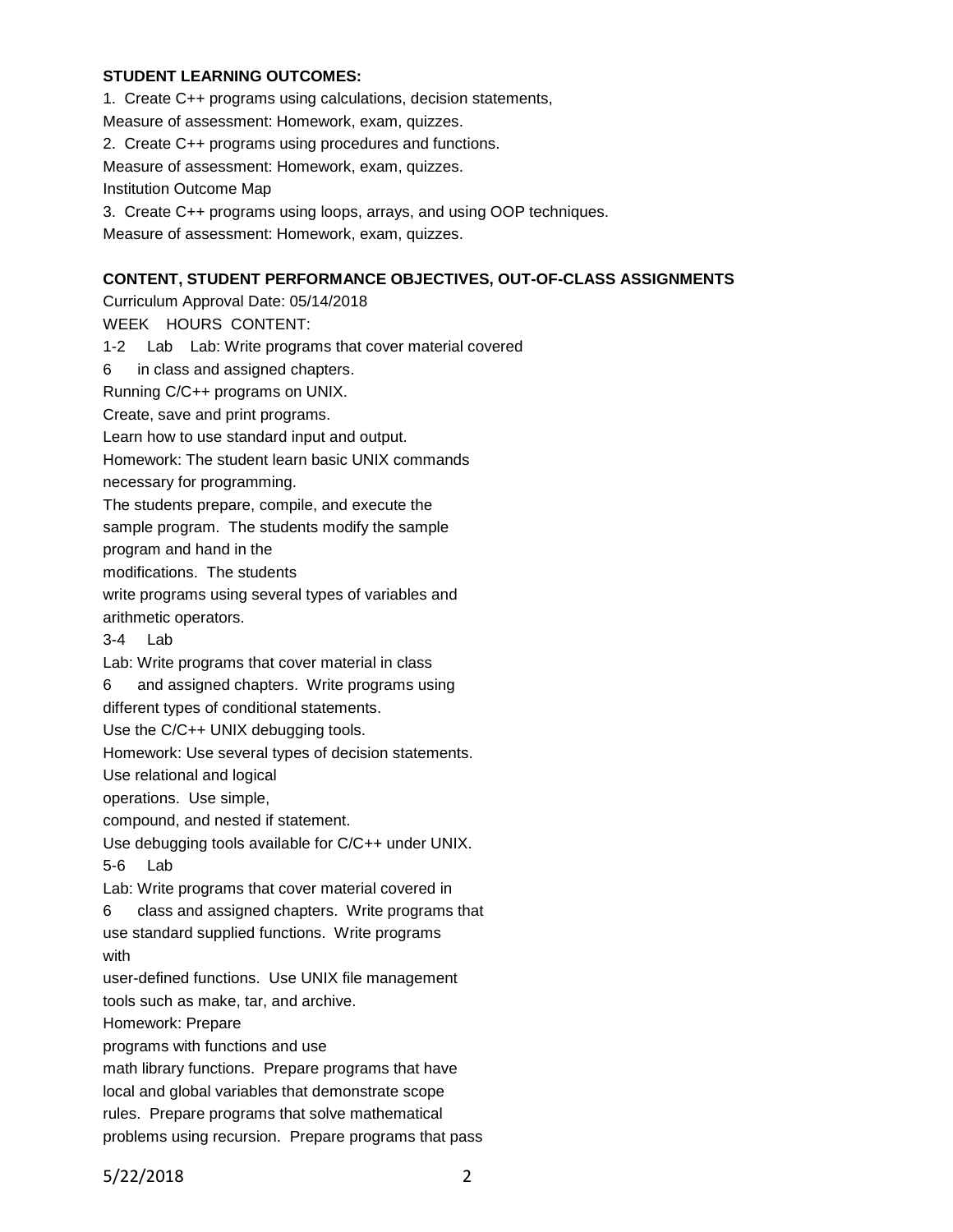values into functions and that return values.

Prepare

overloaded functions and function templates.

7-8 Lab Lab: Write programs that cover material covered in

6 class and assigned

chapters. Write programs with

arrays and loops. Write UNIX shell programs with

variables, decisions, and loops.

Homework: Prepare programs that use numeric and

string arrays. Use several different types of

subscripts. Prepare programs that use loops to

process the arrays. Write UNIX shell programs with

variables, decisions, and loops.

9-10 Lab Lab: Write programs that cover material covered in

6 class and assigned chapters. Write programs that use pointers and pointer expressions.

Homework: Prepare programs that declare and use

pointers. Prepare programs that use pointers as

function arguments. Prepare programs that use

pointer

expressions and pointer arithmetic.

11-12 Lab Lab: Write programs that cover material covered in

6 class and assigned

chapters. Write programs that use

structures. Prepare programs that use classes.

Homework: Prepare programs with structures. Prepare programs with arrays of structures. Prepare programs that use simple classes.

13-14 Lab Lab: Write programs that cover material covered in

6 class and assigned chapters. Write more programs that use classes. Write programs that use friends, static

classes, and

operator overloading.

Homework: Prepare programs use different types of

class scope and member access. Prepare programs that

use overloaded constructors. Prepare programs that

use friend functions and static class members.

15-16 Lab Lab: Write programs that cover material covered in

6 class and assigned chapters. Write programs that use inheritance and polymorphism. Write programs that use C++ stream

input/output.

Homework: Write programs that use inheritance and polymorphism. Write programs that use base classes to create derived classes. Write programs that use stream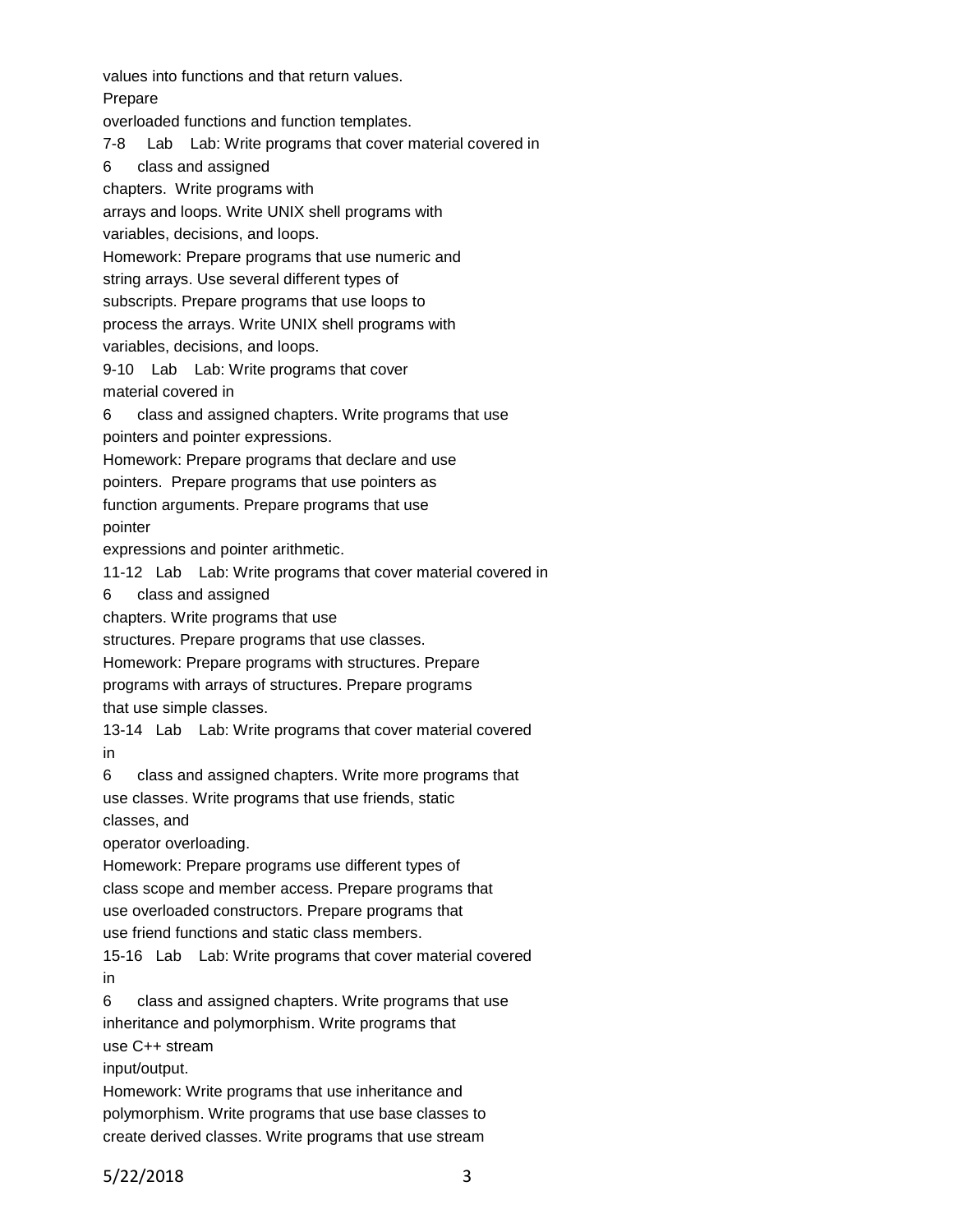input/output and use manipulators and formatting.

17-18 Lab Lab: Write programs that cover material covered in

6 class and assigned chapters. Write programs that use exceptions. Write programs that use file processing.

Finish final

programming projects and prepare for final exam. Homework: Write programs that have errors that can be

thrown and caught. Write programs that create and use sequential files. Use the preprocessor to include libraries and files. ASSIGNMENTS:

Included in Content Section of the Course Outline.

# **METHODS OF INSTRUCTION:**

Lecture, computer demonstration.

**OUT OF CLASS ASSIGNMENTS:**

Required Outside Hours:

Assignment Description: Read textbook and posted lecture material.

Required Outside Hours:

Assignment Description: Work on sample program, homework programs, and projects

# **METHODS OF EVALUATION:**

Writing assignments Percent of total grade: 5.00 % Writing assignments: 5% - 20% Written homework Problem-solving assignments Percent of total grade: 40.00 % Problem-solving demonstrations: 40% - 60% Homework problems Quizzes Exams Skill demonstrations Percent of total grade: 15.00 % Skill demonstrations: 15% - 50% Class performance Performance exams Objective examinations Percent of total grade: 10.00 % Objective examinations: 10% - 40% Multiple choice True/false Matching items Completion Other methods of evaluation Percent of total grade: 0.00 % Other methods of evaluation: 0% - 0%

### **REPRESENTATIVE TEXTBOOKS:**

Recommended Representative Textbooks Walter Savitch. Problem Solving with C++ (10th Edition). Pearson,2017. ISBN: 978-0134448282 Reading Level of Text, Grade: 12+ Verified by: MS Word

### **ARTICULATION and CERTIFICATE INFORMATION**

Associate Degree:

5/22/2018 4